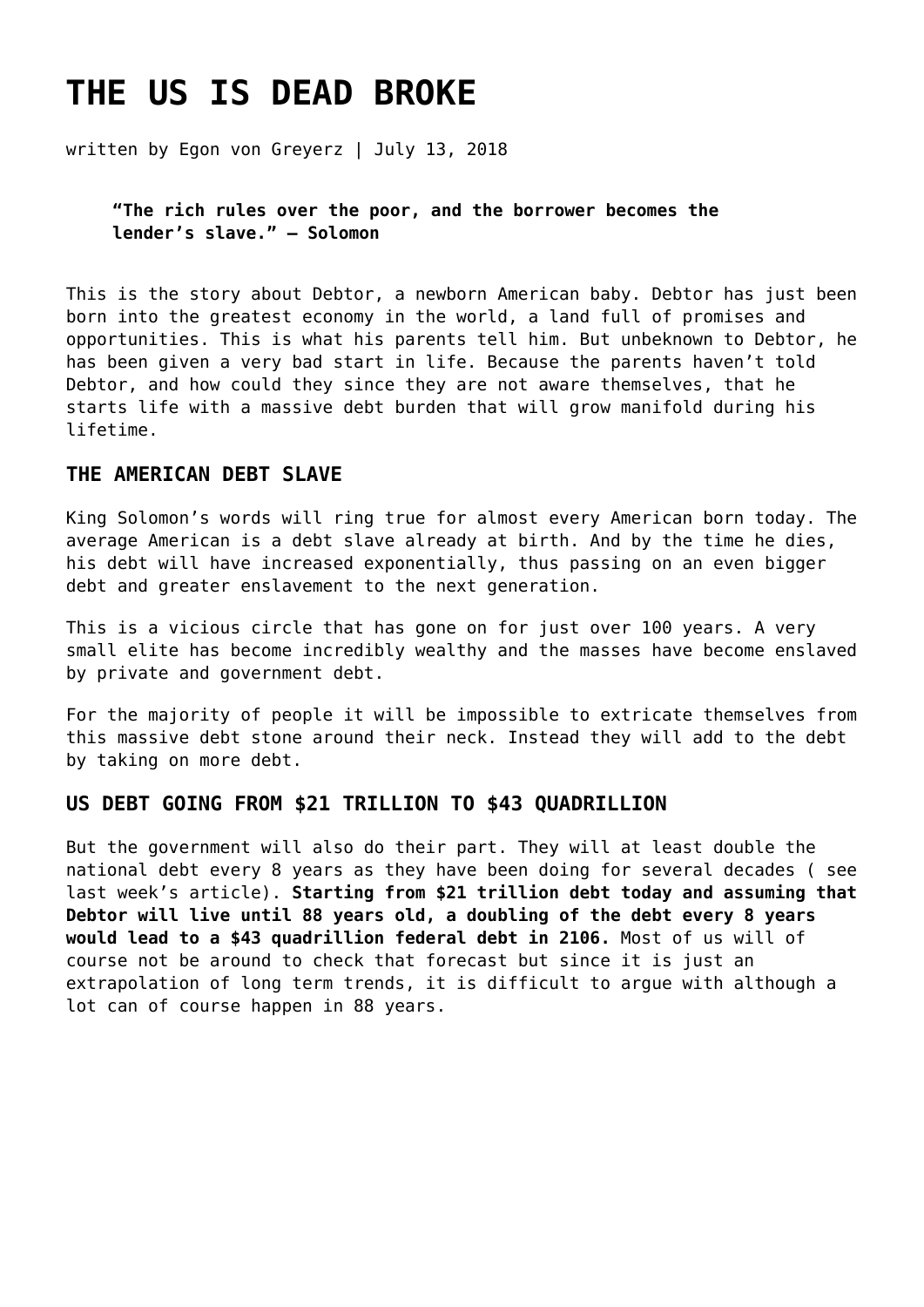

SOURCE: TRADINGECONDINCS.COM : U.S. DEPARTMENT OF THE TREASURY

Even the \$43 quadrillion US debt in 2106 could be conservative. **Higher deficits and higher interest rates, both being likely, could multiply the \$43 quadrillion many, many times.**

I am sure that no one expected, in 1981 when Reagan started with a \$900 billion debt, that the US debt would have gone up 23x to \$21 trillion, 37 years later. No one likes forecasting the truth, because the truth looks horrific when it comes to all the mismanaged economies in the world.

But the federal debt is of course only a smaller portion of the total debt and liabilities that Debtor and his fellow Americans are responsible for.

# **US UNFUNDED LIABILITIES \$220 TRILLION**

The biggest burden will be the unfunded liabilities of Medicare and Social Security. Professor Laurence Kotlikoff has calculated that these amount to \$220 trillion. That is 10x current federal debt and a liability that is unlikely to ever be funded. The best solution would of course be a miraculous increase in prosperity and tax revenues – **Very unlikely.**

Another alternative would be that Debtor and his young friends spend all their working life just to pay the pension and medical costs of the older generation – **Unlikely, plus it would lead to a revolution.**

More likely is that the government will just create more debt to pay for these commitments. We know of course that **a debt problem will not be solved by incurring more debt and whatever additional money the government will create out of thin air will have zero value and therefore also zero effect.**

So that leaves the option that there will be virtually no medical care or pension for Debtor and his fellow Americans – **This will lead to civil unrest**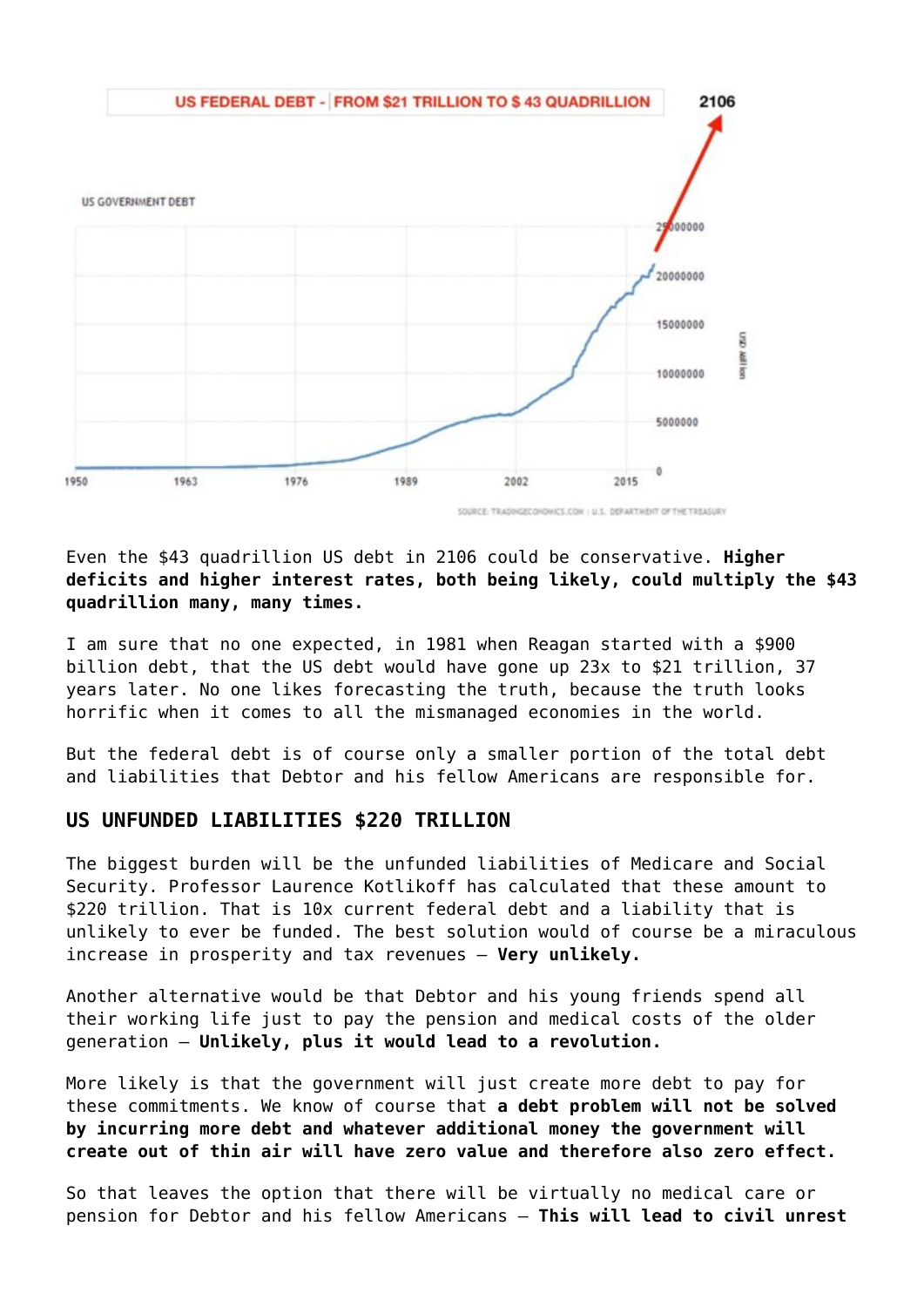**as well as poverty, famine and disease.** Not a very desirable outcome but sadly very likely.

# **EVERY AMERICAN HAS A \$715,000 LIABILITY**

If we take the US population of 325 million, Debtor will be responsible for his share of all outstanding government debt and unfunded liabilities. That means 1/325 millionth of \$21 trillion or \$65,000 of debt is what Debtor starts off with as a baby. He clearly didn't deserve that and nor can or will he ever repay it.

Debtor also needs to take responsibility for his share of unfunded liabilities which is 1/325 millionth of \$220 trillion, or \$650,000. His parents never told him this because they were brought up in an era when the government just printed or borrowed money whenever a need arose. So in total Debtor owes \$715,000. The parents never understood that their government constantly spent money that didn't exist. They clearly hadn't read Charles Dickens' David Copperfield and nor had their government:

**"Annual income twenty pounds, annual expenditure nineteen [pounds] nineteen [shillings] and six [pence], result happiness. Annual income twenty pounds, annual expenditure twenty pounds ought and six, result MISERY."**

**Charles Dickens, David Copperfield**

## **THE PRIMARY AIM OF A GOVERNMENT IS TO BE REELECTED**

The government never told Debtor's parents that it always spent more money than it had and that this eventually would lead to misery for the US and for virtually every American. The government could of course not tell Debtor's parents and the US people that it totally mismanaged the economy. The principal aim of the US government (as well as most governments) is to be reelected. And the best way to achieve that is to buy votes by bribing the people. But this has been a costly affair since the US government has not been able to make ends meet since 1960. Thus for almost 60 years, the US government has spent more money than it has collected from tax payers in order to buy votes.

Once the newborn Debtor comes of age he will of course argue that he didn't incur the debts and liabilities and therefore he will refuse to pay them. It obviously doesn't matter if he refuses or not as he is not in a position to even pay the interest on the liabilities.

## **CONSUMER LOANS**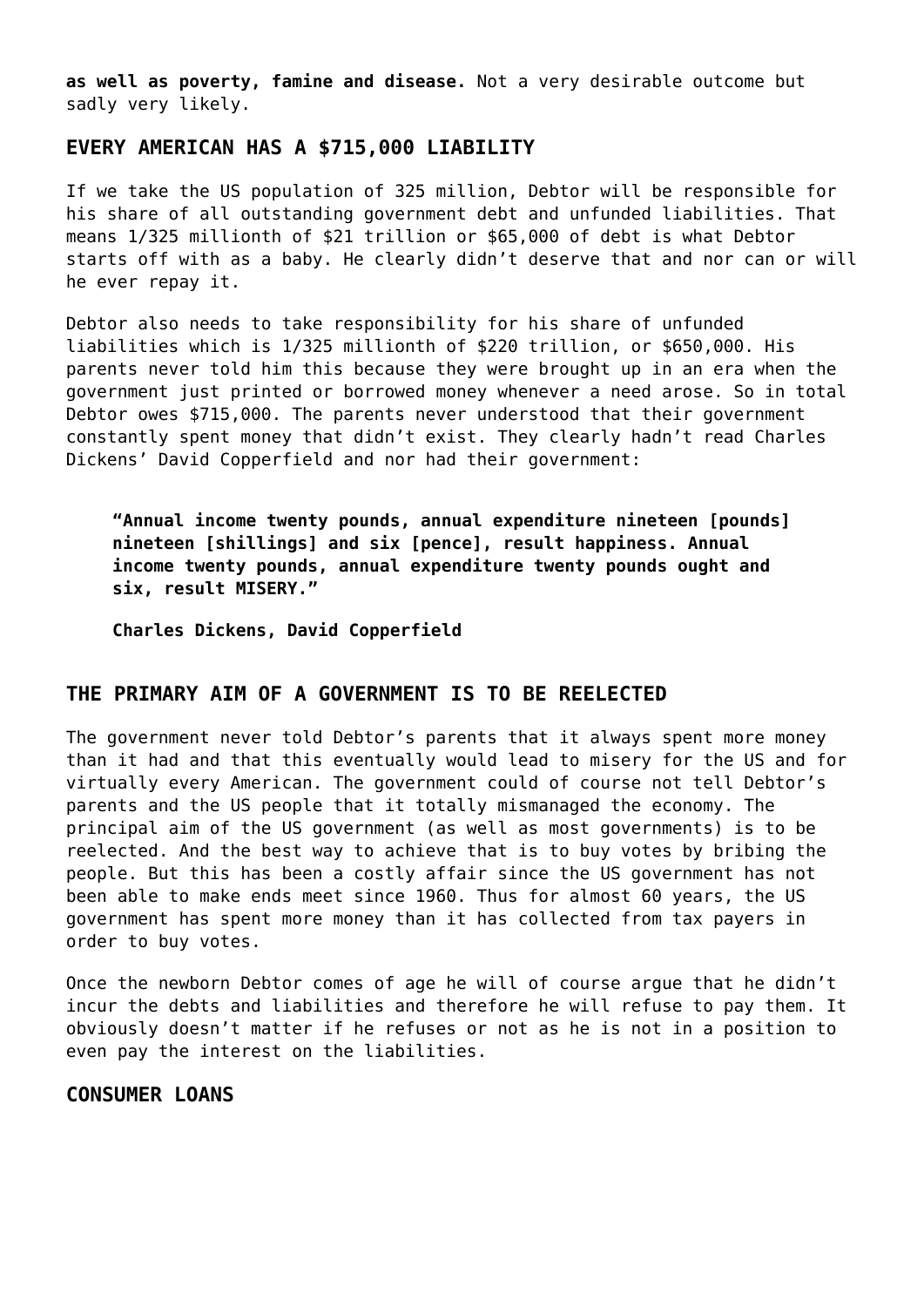

 $O<sub>1</sub>$  $O<sub>1</sub>$  $O<sub>1</sub>$  $O<sub>1</sub>$  $O<sub>1</sub>$  $O<sub>1</sub>$  $O<sub>1</sub>$ 2003 2005 2007 2009 2011 2013 2015 Source: Federal Reserve Bank of New York

In addition to his inherited debts, Debtor will during his lifetime continue to incur all the debts that every US citizen does. These will include credit card debt as well as student, car and mortgage loans. As the chart below shows, these debts have gone from just over \$7 trillion in 2003 to almost \$14 trillion today. During Debtor's lifetime total consumer loans will grow from \$14 trillion today to \$100s of trillions. Debtor will of course have no ability to repay his loans and nor will any of his fellow US citizens.

 $O<sub>1</sub>$ 

 $2017$ 

 $\Omega$ 

# **A FORGIVEN DEBT MUST BE PAID BY SOMEONE**

Many debts are likely to be forgiven by the government. What most people don't understand is that their government can't just wave their magic wand and forgive or write off debts without consequences. Someone will always have to take the pain of making debts disappear whether it is savers, pension funds or other investors. On the other side of a debt is an asset which will decline in value proportionately to the debt. So when debts disappear, whether it is by defaults or write offs, there will simultaneously be an implosion of asset values.

#### **THE US IS DEAD BROKE**

The US government, as well as many other governments, have for over half a century bribed the people with social security, welfare and medical care at the expense of future generations. Debtor's parents or their fellow Americans never understood that the country couldn't actually afford the standard of living that it was providing. The common belief in all Western economies today is that the government will always take care of you. No citizen ever asks: **"WHERE IS THE MONEY COMING FROM?"**

According to Kotlikoff it isn't coming from anywhere. When he recently commented on Trump's tax bill, he stated: **The US is dead broke. This leaves a fiscal Sword of Damocles hanging over our children's economic futures.**

**So what is the solution? Well there isn't any. The US, together with many countries in the world, is leading its people to perdition.** This will include massive debt defaults and a deflationary implosion of most asset values.

But before that, governments will separately try to save their economies by